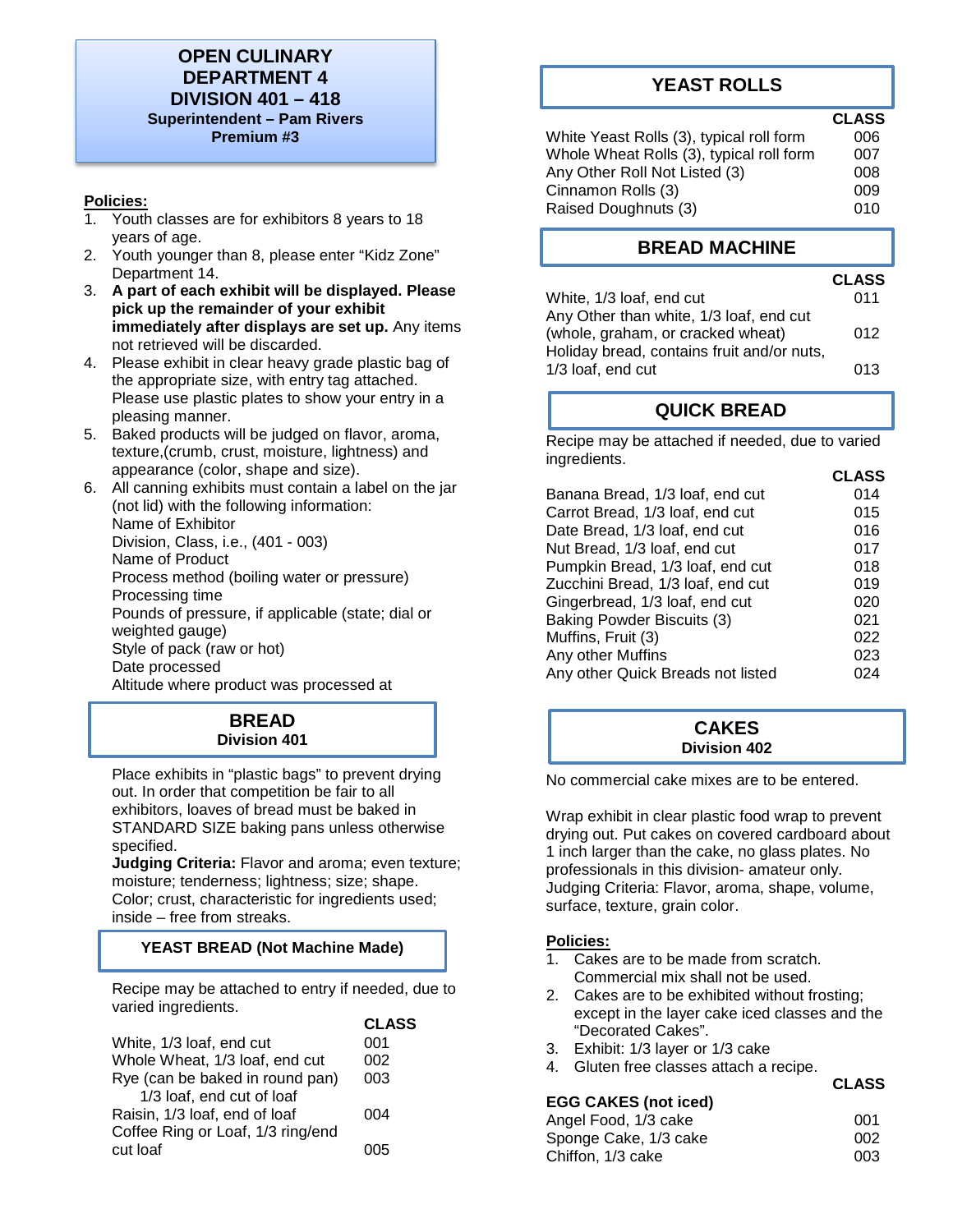| (Cakes continued) (Egg Cakes) | <b>CLASS</b> |
|-------------------------------|--------------|
| Pound Cake, 1/3 cake          | 004          |
| Other Egg Cake                | 005          |

### **BUTTER/OIL CAKES (not iced)**

| Layer Cake, Yellow, 1/3 cake    | 006 |
|---------------------------------|-----|
| Layer Cake, White, 1/3 cake     | 007 |
| Layer Cake, Chocolate, 1/3 cake | 008 |
| Sheetcake, yellow, 1/3 cake     | 009 |
| Sheetcake, white, 1/3 cake      | 010 |
| Sheetcake, chocolate, 1/3 cake  | 011 |
| Spice Cake, 1/3 cake            | 012 |
| Any Other Cake, not listed      | 013 |
| Cake Balls, 6 (iced)            | 014 |
| Cake Rolls, 1/3 cake, end cut   | 015 |
| Cupcakes, 3 (noticed)           | 016 |
|                                 |     |

### **LAYERED CAKES (iced)**

| Carrot Cake, iced, 1/3 cake          | 017 |
|--------------------------------------|-----|
| German Chocolate, iced, 1/3 cake 018 |     |
| Any Other Cake, not listed           | 019 |

### **GLUTEN FREE**

| Angel Food, 1/3 cake        | 020 |
|-----------------------------|-----|
| Layer, Yellow, 1/3 cake     | 021 |
| Sheetcake, Yellow, 1/3 cake | 022 |
| Spice Cake, 1/3 cake        | 023 |
| Layered cake, iced          | 024 |
| Any other cake              | 025 |

### **FOOD ART Division 403 - 404**

- 1. Cake, decorated, any shape, cake dummy may be used. Icing and artistic skill only to be judged. This cake cannot be entered in any other class or special display.
- 2. Decorated, carved, special cut foods, fruit vegetable or any other food.

Youth refers to those exhibitors who are 8 years to 18 years of age by July 1 in the current year. **Amateur** refers to those who do not generally receive pay for their culinary work and have little or no training for this art. Who are 19 years of age or more.

| Division 403:<br><b>Division 404:</b> | Youth<br>Amateur |              |
|---------------------------------------|------------------|--------------|
|                                       |                  | <b>CLASS</b> |
| Wedding Cake                          |                  | 001          |
| Any decorated cake                    |                  | 002          |
| Fruit Art                             |                  | 003          |
| Vegetable Art                         |                  | 004          |
| Gingerbread House                     |                  | 005          |
| Any other food art                    |                  | 006          |
|                                       |                  |              |

## **COOKIES Division 405 - 406**

- 1. Each Exhibit to consist of 3 cookies; each cookie to be wrapped in clear plastic food wrap to prevent drying out.
- 2. No frosting.
- 3. Gluten free classes require a recipe card attached.
- 4. **Judging Criteria:** Flavor, shape, size, color, texture, (characteristics of type of cookies; crisp, moist, etc.) grain.

| <b>Division 405:</b> | Adult              |
|----------------------|--------------------|
| Division 406:        | <b>Gluten Free</b> |

| <b>COOKIES</b>              | <b>CLASS</b> |
|-----------------------------|--------------|
| Brownies                    | 001          |
| Chocolate Chip              | 002          |
| <b>Bar Cookies</b>          | 003          |
| <b>Filled Cookies</b>       | 004          |
| <b>Fruit Bars</b>           | 005          |
| Ginger                      | 006          |
| Nut Drop                    | 007          |
| Oatmeal                     | 008          |
| Party (May be frosted)      | 009          |
| <b>Peanut Butter</b>        | 010          |
| Refrigerator                | 011          |
| Sour Cream                  | 012          |
| Snickerdoodle               | 013          |
| Sugar                       | 014          |
| No bake                     | 015          |
| Any other cookie not listed | 016          |

### **HONEY PRODUCTS Division 407**

**Include the amount/percentage of honey in your recipe on your 3X5 recipe card.** 

| <b>HONEY PRODUCTS</b>  | <b>CLASS</b> |
|------------------------|--------------|
| <b>Bread</b>           | 001          |
| Cookies                | 002          |
| Cakes                  | 003          |
| Candy (six (6) pieces) | 004          |
| Canned goods           | 005          |

**Additional Contest can be found under Open Agriculture Department 7, Division 701, Prepared Eggs for Consumers**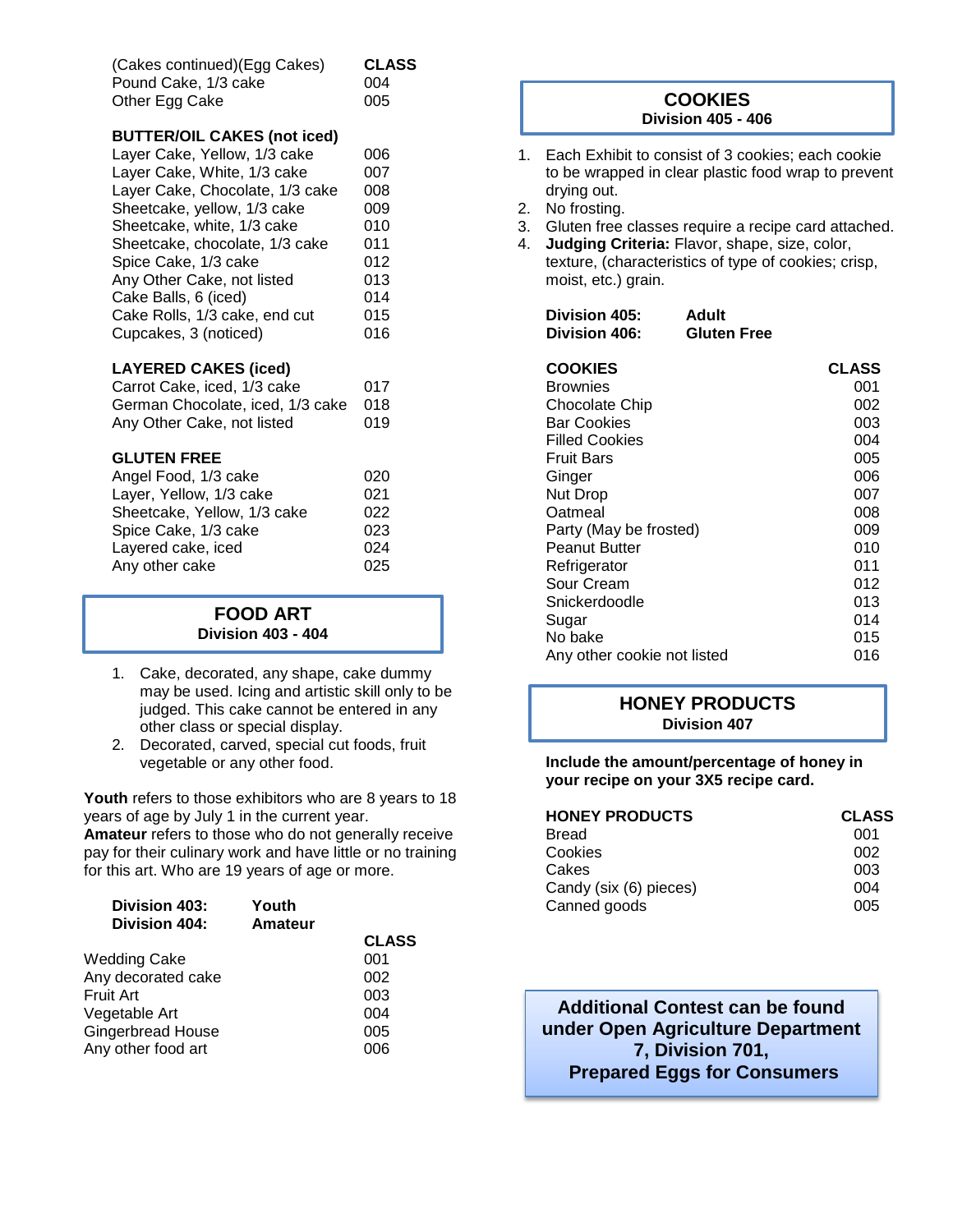# **CULINARY SPECIAL CONTESTS DIVISION 408**

# **TABLE SETTING CONTEST**

### **Qualifies for Theme Sweepstakes**

**Theme: "GOIN' HOG WILD!" Farm House 50's Diner**

- 1. Bring your own small card table. (No chairs) Set your table up in the Fremont Center.
- 2. Decorations should be original and follow one theme.
- 3. Do not bring food or serving dishes.
- 4. You must submit a typed menu for display with your table.
- 5. Set the table for two(2)
- 6. Superintendent has the authority to divide or change classes.
- 7. If you use fresh flowers, you must see that they stay nice during the entire exhibit week.
- 8. There will be one overall Champion and Reserve Champion awarded for this contest.
- 9. The overall top five places shall be selected to allow for scoring in the Families at Fair Sweepstakes Contest, if this contest has been entered by the exhibitor.
- 10. Menu Judging criteria: chosen menu items variety in flavor, texture, color, size, shape, temperature, & general appeal and appropriateness to theme chosen.

### **Judging Criteria:**

| Creativity             | 20% |
|------------------------|-----|
| Correctness in Setting | 20% |
| Originality            | 20% |
| Menu                   | 20% |
| <b>Extra Effort</b>    | 20% |

| <b>TABLE SETTING CONTEST - ADULT</b> | <b>CLASS</b> |
|--------------------------------------|--------------|
| "Goin' Hog Wild" Theme               | 003          |
| Farm House Theme                     | 004          |
| 50'S Diner Theme                     | 005          |

#### **TABLE SETTING CONTEST – YOUTH CLASS**   $"Coin'$  Hog Wild" Theme

| GOIN HOG VILLA THEME | uup |
|----------------------|-----|
| Farm House Theme     | 007 |
| 50's Diner Theme     | 008 |
|                      |     |

#### **SPECIAL CONTEST AWARDS**

**\$20 CASH AWARD WILL BE GIVEN TO THE OVERALL CHAMPION IN EACH CONTEST**

Donated by the Fremont County Fair Board

# **BEST PULL APART BREAD IN FREMONT COUNTY**

### **Premium Table #3**

Judged: Saturday, August 6 at 10 a.m. Fremont Center, Kitchen **Pre-registration is encouraged but not required.** 

### **Policies:**

J

- 1. This contest is open to all ages. Adults and Youth will be judged separately. Youth – list age on entry tag.
- 2. Use your imagination and best recipe to make the most delicious Pull Apart Bread, Sweet or Savory in Fremont County!
- 3. Judged on appearance, taste, creativity, texture and recipe originality.
- 4. All entries become the property of the Fremont County Fair.

|                                      | <b>CLASS</b> |
|--------------------------------------|--------------|
| Best Pull Apart Bread Sweet- Adult   | 009          |
| Best Pull Apart Bread Savory – Adult | 010          |
| Best Pull Apart Bread Sweet - Youth  | 011          |
| Best Pull Apart Bread Savory - Youth | 012          |

# **SWEET, SWEET BACON DESSERTS**

#### **Premium Table #3**

Judged: Tuesday, August 2 at 5:30 p.m. Fremont Center, Kitchen

# **Pre-registration is encouraged but not required**.

### **Policies:**

- 1. This contest is open to all ages. Adults and Youth will be judged separately. Youth – list age on entry tag.
- 2. Make your Sweet, Sweet Bacon Desserts from scratch. Use your imagination and be creative. Your dessert must have some bacon incorporated.
- 3. Judged on appearance, taste, creativity, texture and recipe originality.
- 4. All entries become the property of the Fremont County Fair.

### **CLASS**

**CLASS**

|  | Sweet, Sweet Bacon Desserts - Adult | 011 |
|--|-------------------------------------|-----|
|  | Sweet, Sweet Bacon Desserts - Youth | 012 |

# **BEST CARAMEL CRAVING**

# **Premium Table #3**

Judged: Wednesday, August 3 at 5:30 p.m. Fremont Center, Kitchen

#### **Pre-registration is encouraged but not required**. **Policies:**

- 1. Create from scratch, your very best caramel items to be judged by certified caramel cravers.
- 2. Items will be judged on appearance and taste. Creativity is a bonus.
- 3. All entries become the property of the Fremont County Fair.
- 4. Please bring 6 Caramel items.

| Best Caramel Craving - Adult | 013 |
|------------------------------|-----|
| Best Caramel Craving - Youth | 014 |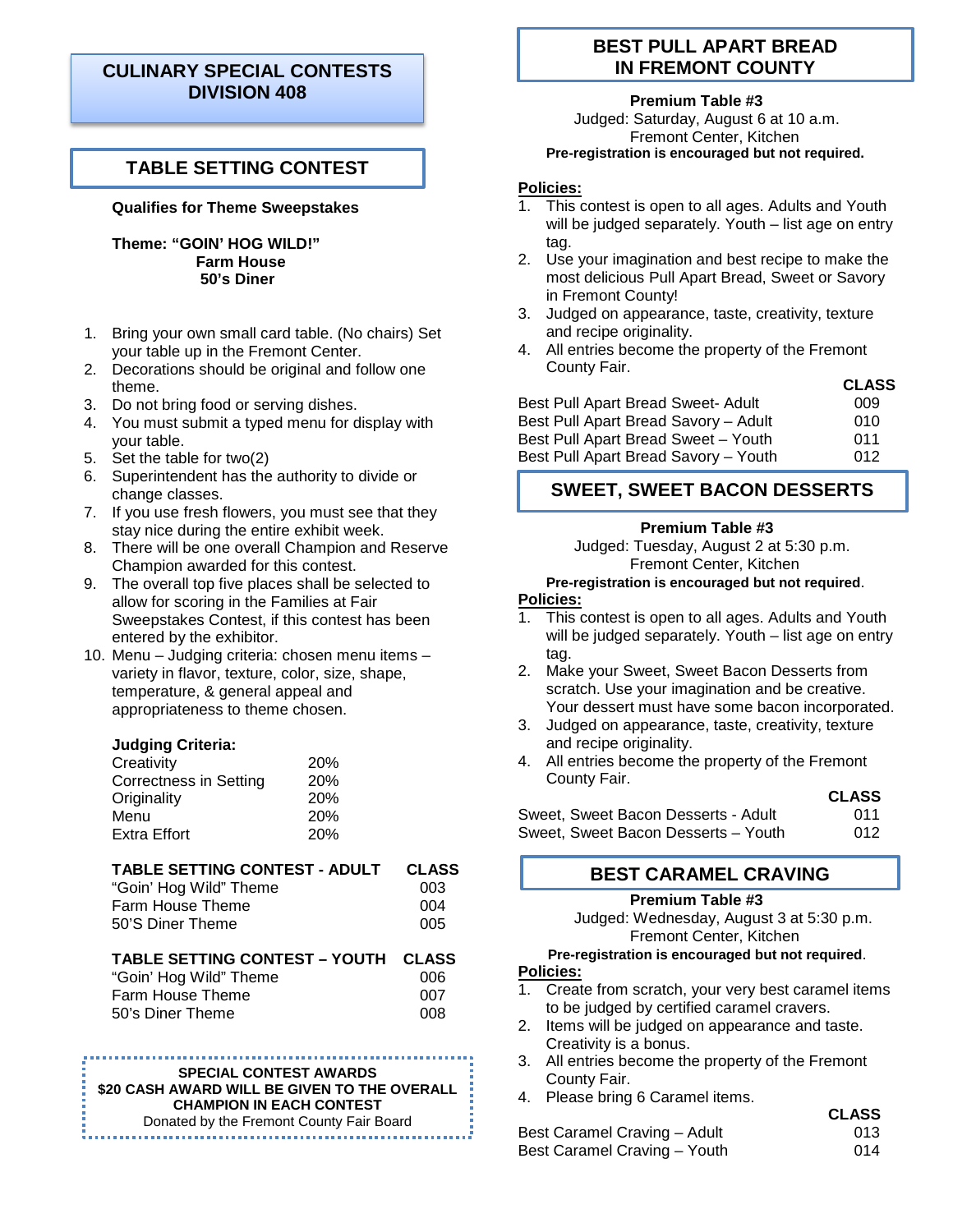# **CHOCOLATE TO DIE FOR**

### **Premium Table #3**

Judging: Thursday, August 4 at 5:30 p.m. Fremont Center, Kitchen

# **Pre-registration is encouraged but not required.**

### **Policies:**

- 1. This item is open to all ages. Adults and Youth will be judged separately. Youth- List age on entry tag.
- 2. Make from scratch your favorite chocolate food item for the "Chocoholic Feast!"
- 3. Judged by Certified "Chocoholic" experts. Entries Judged on appearance and taste.
- 4. All entries become the property of the Fremont County Fair.

# **A FAIR FAVORITE!**

|                                  | <b>CLASS</b> |
|----------------------------------|--------------|
| Best Chocolate food item - Adult | 015          |
| Best Chocolate food item - Youth | 016.         |

# **MAKE IT WITH BACON APPETIZER**

 \*Qualifies for Theme Sweepstakes **Premium Table #3** Judged: Saturday, August 6 at 5:30 p.m. Fremont Center, Kitchen

### **Pre-registration is encouraged but not required.**

### **Policies:**

- This item is open to all ages. Adults and Youth will be judged separately. Youth – list age on entry tag.
- 2. Make from scratch your Best Appetizer, using BACON! Appetizers must feature bacon.
- 3. Judged on appearance, taste, creativity, texture and recipe originality.
- 4. All entries become the property of the Fremont County Fair.  **CLASS**

|                               | <b>CLASS</b> |
|-------------------------------|--------------|
| Best Bacon Appetizer -- Adult | 017          |
| Best Bacon Appetizer - Youth  | 018          |

# **FREMONT COUNTY CUPCAKE WARS DIVISION 408**

#### **Saturday, August 6th 2 p.m. Fremont Center - Kitchen Pre-registration is encouraged but not required.**

### **Policies:**

There will be three categories for this event, Youth ages  $8 - 13$ ; team of two, (one member of the team can be an adult (not a professional); Baking Enthusiast; can be team of two, or individual age(s) 14 and up, bakes as a hobby or past time and Professional Baker; can be team of two, or individual, baker that has sold cake decorated products.

- 2. The Judging Categories will be Best Overall Cupcake and Best Decorated Cupcake and Display.
- 3. Contestants are required to prepare 12 undecorated cupcakes, with recipe and cupcake name and description submitted at time of judging. Cupcakes must be standard size. All decorations on cupcakes must be edible. There is not limitation on the type of decorations, royal icing, fondant, butter cream, candy, cookies etc. (anything edible)
- 4. Displays, stands, backdrops, and or props are intended to enhance the presentation of your entry and cannot exceed 3 square feet. Contestants are responsible to supply their own display items. A table will be supplied to place display on Display theme for 2022 is "Goin' Hog Wild!"
- 5. Contestants will be given one hour to decorate their cupcakes and assemble the display. Plan to begin decorating at 2 p.m. on Saturday, August 6. Judging will be at 3 p.m.
- 6. Four cupcakes will be used for judging the remaining cupcakes will be donated to the Friends of Fair and will be sold by Silent Auction from 3:30 – 5:30 p.m. on Saturday, August 6 to raise money for the Fremont County Fair Awards Program.



Youth Baker (ages 8 -13, may include one adult) 021 Baking Enthusiast (Ages 14 and above) 022 Professional Baker 023

> **CUPCAKE AWARDS Special Cash Prizes**





- Failure to follow the rules may result in disqualifications.
- 7. Recipes become the property of the Fremont County Fair. **CLASS**

| 025                                         |
|---------------------------------------------|
| All winners will receive Special Prizes and |
| <b>Rosettes from KING ARTHUR FLOUR</b>      |
| 024                                         |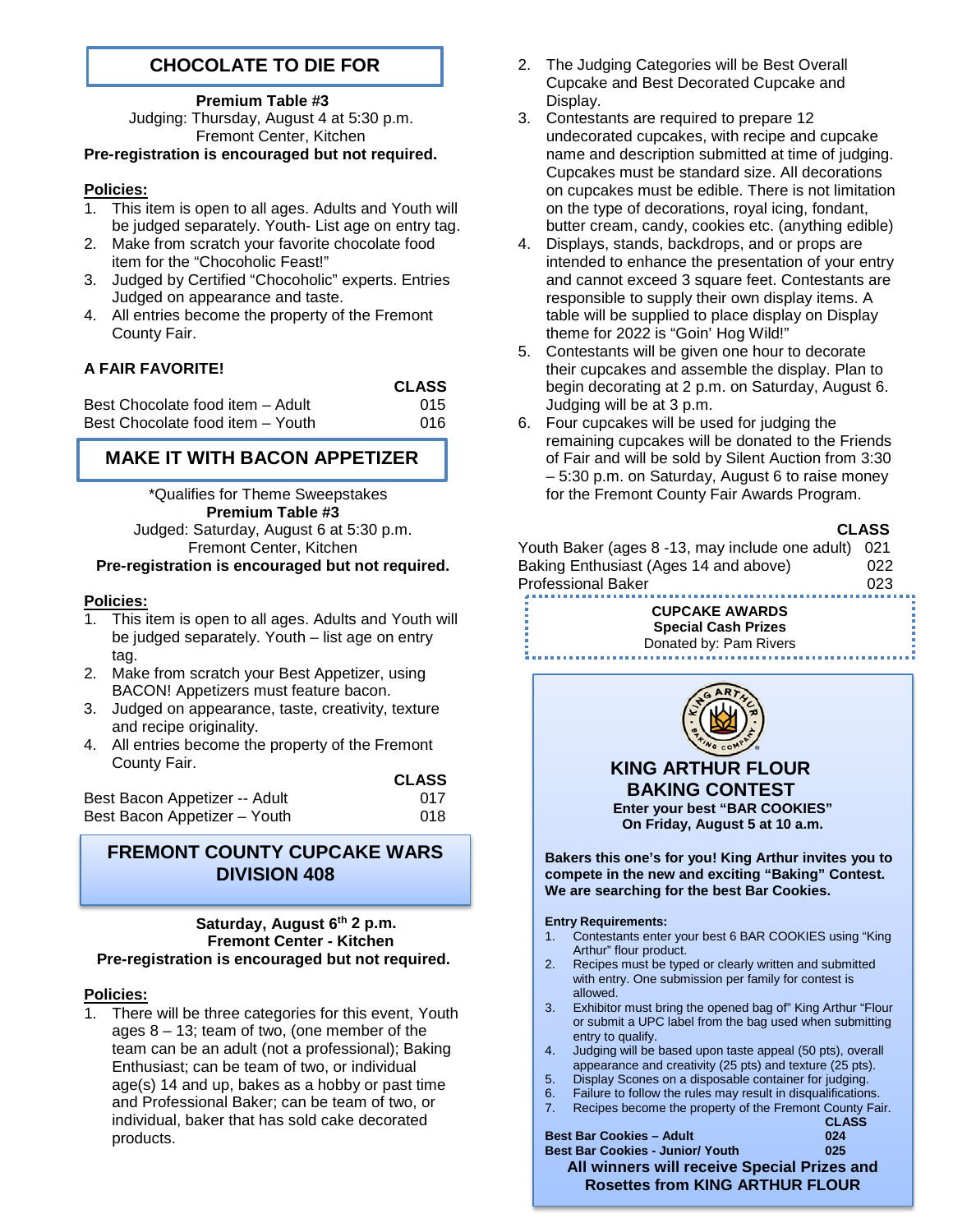# **\*ALL NEW\* FREMONT COUNTY CHOPPED - GRILL DIVISION 408**

### **Friday, August 5th 5 p.m. – 7 p.m.**

### **Chopped Fans, here is your chance to cook like an actual Chopped Competitor!**

Competitors will be given two Mystery Baskets, one for the Appetizer Round and one for the Main Course Round.

Each Competitor will be given the same ingredients in a "Mystery Basket" for the appetizer round. They will have 20 minutes to complete an appetizer dish for three judges. The judges will then decide who will be chopped and who will move on to the second round.

The competitors moving on to the Main Course Round will all be given the same "Mystery Basket" ingredients and will have 40 minutes to complete the main course for the judges. The Chopped Grand Champion will be chosen from these finalists.

\*Each Competitor should bring their BBQ Grill and basic staples and ingredients to build your best appetizer and main course, using the "Mystery Basket" Ingredients.

|                                  | <b>CLASS</b> |
|----------------------------------|--------------|
| <b>Chopped Chef Enthusiast</b>   | 026          |
| <b>Chopped Chef Professional</b> | 027          |

............................. **CHOPPED GRILL AWARDS Special Cash Prizes**  Donated by: Shane & Pat Hart

### **PIES Division 409**

### **Premium Table #3 (NO Cream, Custard, Nut or Pumpkin Pies)**

- 1. Wrap exhibit in plastic bag to prevent drying out, Aluminum pie plates only, no glass containers.
- 2. Exhibit must be at least a 6" slice of pie.
- 3. **Judging Criteria: Crust –** Golden brown color, blistery surface, uniform, attractive edges, fits pan well. Cuts easily but holds shape. Flakes layered throughout crust; crisp eating. Pleasant bland flavor.

**Filling:** well cooked, neither too dry nor too juicy; flavor characteristics of the kind, free from excessive sweetness or flavor of uncooked starch.

|                                        | <b>CLASS</b> |
|----------------------------------------|--------------|
| Apple                                  | 001          |
| Cherry                                 | 002          |
| Berry, any kind                        | 003          |
| Raisin                                 | 004          |
| Fruit, any other (no cream or custard) | 005          |
| Mince Meat                             | 006          |
| Rhubarb                                | 007          |
| Any Other Pie, not listed              | 008          |

# **CANDY Division 410**

- 1. Each exhibit to consist of 5 pieces of candy. Wrap each piece in plastic wrap to prevent drying out.
- 2. All candy must be made at home.
- **3. Judging Criteria:** Flavor, appearance, texture, and consistency characteristic of type of candy.

|                                           | <b>CLASS</b> |
|-------------------------------------------|--------------|
| <b>Hand Dipped Candy</b>                  | 001          |
| Divinity                                  | 002          |
| Fudge (Chocolate; nut (no prepared mix or |              |
| Million dollar recipes allowed)           | 003          |
| Hard Candy/Glass Candy                    | 004          |
| Mints, all types                          | 005          |
| <b>Nut Brittle</b>                        | 006          |
| Penuche or Brown Sugar (Sea Foam)         | 007          |
| Taffy                                     | 008          |
| Toffee                                    | 009          |
| Any Other Candy not listed                | 010          |

# **PROFESSIONAL CANDY OPEN TO THE WORLD**

- 1. Definition of Professional is anyone making candy for a monetary return. Test question: Do you sell candy for profit? If yes, you are a professional.
- 2. Exhibit: 6 pieces of candy must be displayed on a plastic plate.
- 3. All candy must be made in the home.
- 4. **Judging Criteria:** flavor, appearance, texture, and consistency characteristic of type of candy.

| Caramel                             | 012 |
|-------------------------------------|-----|
| <b>Hand Dipped Candies</b>          | 013 |
| Divinity                            | 014 |
| Fudge (Chocolate, Nut)              | 015 |
| Glass Candy/Hard Candy, any flavors | 016 |
| Mints, any types                    | 017 |
| <b>Nut Brittle</b>                  | 018 |
| Penuche                             | 019 |
| Sea Foam (Brown Sugar)              | 020 |
| Taffy                               | 021 |
| Toffee                              | 022 |
| Any other candy not listed          | 023 |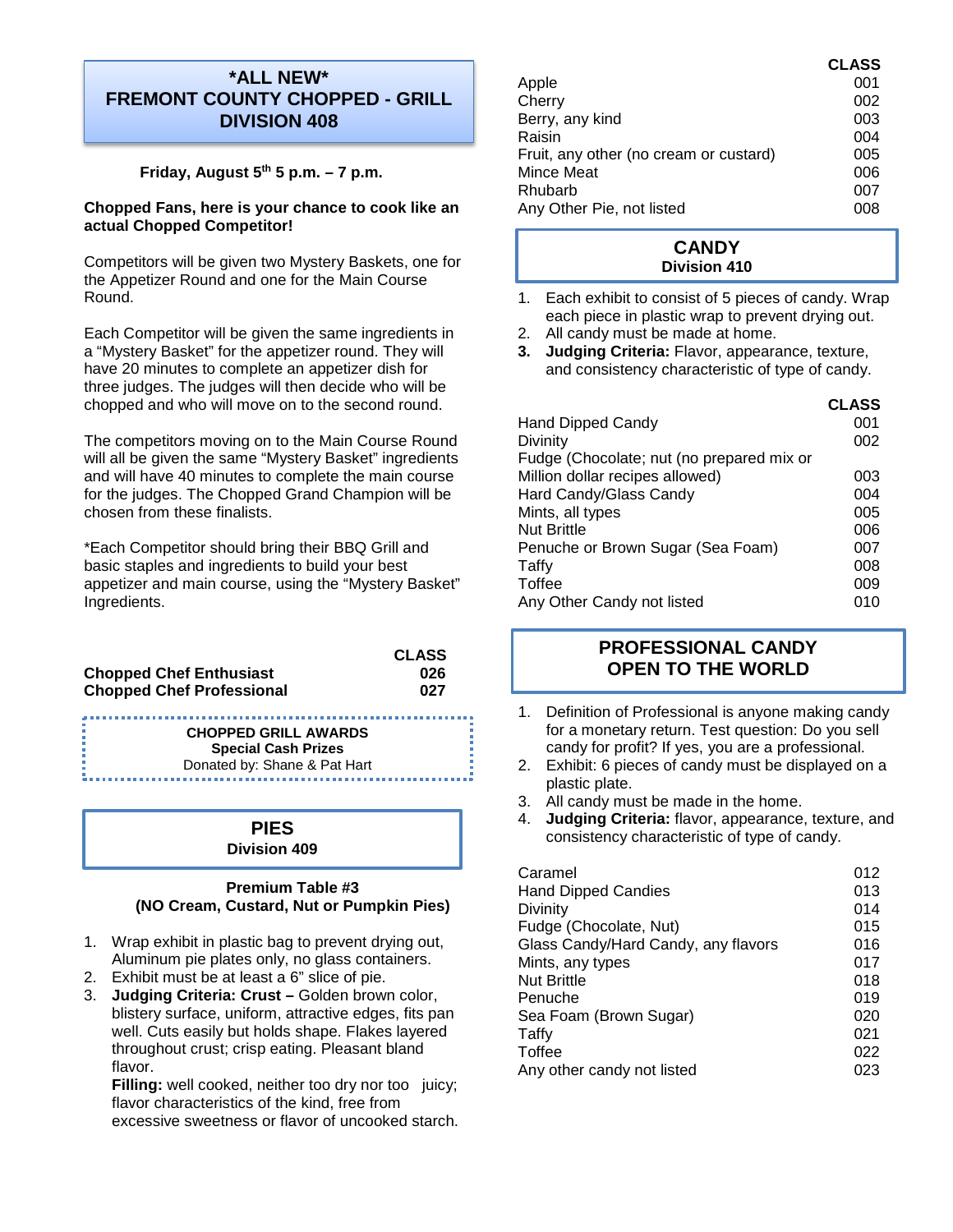# **CANNING DEPARTMENT 4 DIVISIONS 411 – 418 Premium Table #3**

## **Policies:**

- 1. Each jar requires a label; labels are available at the Fair Office. Please label your jars prior to delivering for judging. Attach label to back of entry tag.
- 2. Canned products must have been canned no more than 12 months prior to the current fair entry day. Date canned must be written on the top of lid in permanent marker.
- 3. Entry must have been canned by the individual entering the item.
- 4. Use only standard canning jars for all canned foods. These jars must have standard canning seals such as Ball/Kerr canning jars.
- 5. All canned goods must be correctly labeled. Any incorrectly labeled items may be disqualified.
- 6. Jars will not be opened for judging.
- 7. Canning guides are available at the Fremont County Extension offices in Lander, Riverton and Fort Washakie, Wind River.

### **Judging of Canned Goods:**

The following is a three step criteria for judging canned goods. The primary emphasis is on food safety. Food not meeting requirements as outlined in Step 1 will be disqualified. Step 2 also pertains to safely. Step 3 evaluates the quality of the product.

### **Step One- A single "no" answer is grounds for disqualification**.

- 1. Jar labeled with product name?
- 2. Jar labeled with process date?
- 3. Jar labeled with process method?
- 4. Jar labeled with process time?
- 5. Jar labeled with process place?
- 6. Jar adequately sealed?
- 7. Food processed using correct method?
- 8. Correct time/pressure for altitude?

### **Step Two – Safety of Product – 60%**

- 1. Clean jar used?
- 2. Outside neck free from food deposits?
- 3. Standard jar used?
- 4. Standard seal used?
- 5. Headspace appropriate for product?
- 6. Absence of air bubbles?
- 7. Natural color appropriate for process time/method?
- 8. Arrangement of jar allows for heat penetration?

### **Step Three – Quality of Product – 40%**

- 1. Firm, ripe produce used (none overripe)?
- 2. Correct proportion or product to liquid (if appropriate)?
- 3. Color liquid appropriate for product?
- 4. Uniform shapes and sizes?
- 5. All products are beneath liquid?
- 6. Pieces well arranged to space advantage but not over packed?

# **JELLY Division 411**

**Judging Criteria:** Flavor, color, clearness, consistency (firm, yet tender and quivery). Use regulation jelly glasses or small canning jars. Indicate date processed on label, must be product of the year July 2021 to July 2022. Label as to variety of jelly. Please exhibit with canning rings.

## **Policies:**

- 1. Must be processed in a boiling water bath to be judged.
- 2. Use only standard jars for canning. Standard refers to quality of jar not to size. Please use jars that are made for canning such as Ball/Kerr, no recycled mayonnaise jars.
- 3. See judging guide at the beginning of this canning section for additional rules.

| <b>CLASS</b> |
|--------------|
| 001          |
| 002          |
| 003          |
| 004          |
| 005          |
| 006          |
| 007          |
| 008          |
| 009          |
| 010          |
| 011          |
| 012          |
| 013          |
| 014          |
| 015          |
|              |

# **PRESERVES, MARMALADE, BUTTER AND JAM Division 412**

**Judging Criteria:** Flavor, color clearness, consistency (firm, yet tender and quivery). Use regulation jelly glasses or small canning jars. Indicate date processed on label, must be product of the year July 2021 to July 2022. Please exhibit with canning rings.

### **Policies:**

- 1. All jellies, conserves, marmalades and butters must be processed in a boiling water bath to be judged.
- 2. Paraffin seals will be disqualified.
- 3. Use only standard jars for all canned goods. Standard refers to quality of jar not to size. Please use jars that are made for canning such as Ball/Kerr, no recycled mayonnaise jars.
- 4. Use only pint or half pint jars.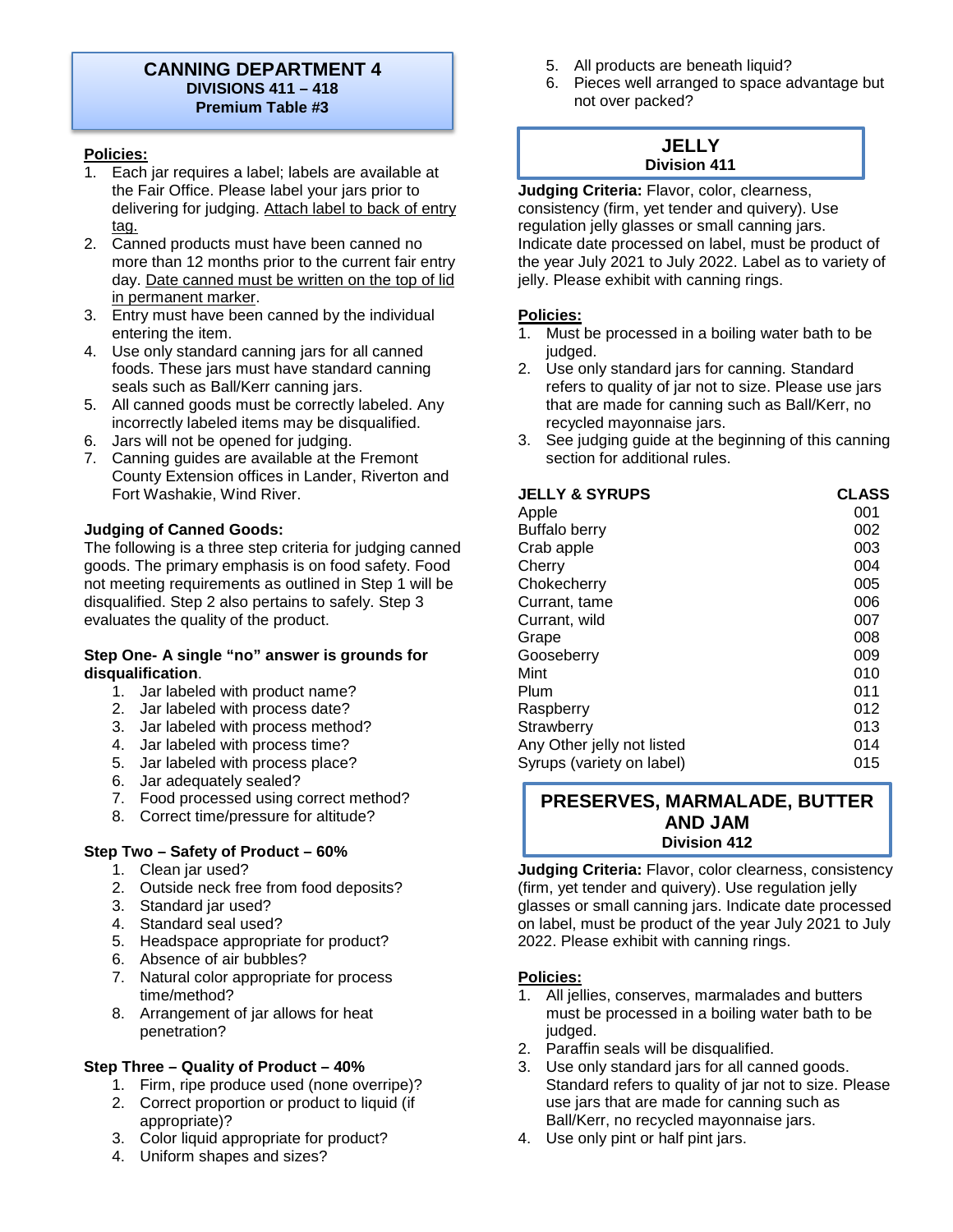5. See guide at the beginning of this canning section for additional rules.

| <b>VARIETY</b>                         | <b>CLASS</b> |
|----------------------------------------|--------------|
| <b>Apple Butter</b>                    | 001          |
| Peach Butter                           | 002          |
| Any Other butter (variety on label)    | 003          |
| <b>Blackberry Jam</b>                  | 004          |
| Cherry Jam                             | 005          |
| Peach Jam                              | 006          |
| Raspberry Jam                          | 007          |
| Strawberry Jam                         | 008          |
| Any other Jam (variety on label)       | 009          |
| <b>Cherry Preserves</b>                | 010          |
| <b>Gooseberry Preserves</b>            | 011          |
| Jalapeno Preserves                     | 012          |
| <b>Peach Preserves</b>                 | 013          |
| <b>Plum Preserves</b>                  | 014          |
| Raspberry Preserves, red               | 015          |
| <b>Strawberry Preserves</b>            | 016          |
| <b>Tomato Preserves</b>                | 017          |
| <b>Watermelon Preserves</b>            | 018          |
| Any other preserves (variety on label) | 019          |
| <b>Grape Conserve</b>                  | 020          |
| <b>Plum Conserve</b>                   | 021          |
| Any other conserve (variety on label)  | 022          |
| Orange Marmalade                       | 023          |
| Rhubarb Marmalade                      | 024          |
| Any Other marmalade (variety on label) | 025          |
|                                        |              |

# **CANNED VEGETABLES Division 413**

### **The current USDA Canning Guide will be Official Guide.**

Judging Criteria: Condition of vegetables; uniformity in size and shape; color; proportion of vegetables to liquid; clearness of liquid. Indicate date canned on label, must be product of the year July 2021 to July 2022.

### **Policies:**

1. Use quart, pint or half pint jars. Use only standard jars. Standard refers to quality jars not to size. Please use jars made for canning such as Ball/Kerr; not recycled mayonnaise jars.

| <b>VARIETY</b>           | <b>CLASS</b> |
|--------------------------|--------------|
| Asparagus                | 001          |
| Beans, string            | 002          |
| Beans, wax               | 003          |
| Beets, cut or diced      | 004          |
| Carrots, sliced or diced | 005          |
| Carrots, whole           | 006          |
| Corn, whole kernel       | 007          |
| Greens                   | 008          |
| Jalapenos                | 009          |
| Peas                     | 010          |
| Pumpkin                  | 011          |
| Salad pack               | 012          |
| Succotash                | 013          |
| Tomatoes                 | 014          |

| Vegetable juice                | 015 |
|--------------------------------|-----|
| Any Other vegetable not listed | 016 |

# **CANNED FRUIT Division 414**

### **The current USDA Canning Guide will be Official Guide.**

**Judging Criteria:** Shape, color and consistency of fruit; proportion of fruit to syrup. **Syrup:** density, neither watery nor too heavy; clearness. Must be product of the year July 2021 to July 2022. Indicate date canned on label.

#### **Policies:**

1. Use quart, pint of half pint jars. Use only standard jars. Standard refers to quality jars not to size. Please use jars made for canning such as Ball/Kerr; not recycled mayonnaise jars.

| <b>FRUITS</b>                         | <b>CLASS</b> |
|---------------------------------------|--------------|
| Apples                                | 001          |
| Applesauce                            | 002          |
| Apricots                              | 003          |
| <b>Assorted Fruits/Fruit Cocktail</b> | 004          |
| Cherries, Bing                        | 005          |
| Cherries, Sour                        | 006          |
| Currants                              | 007          |
| Gooseberries                          | 008          |
| <b>Huckleberries</b>                  | 009          |
|                                       | <b>CLASS</b> |
| Peaches                               | 010          |
| Pears                                 | 011          |
| Plums, Native                         | 012          |
| Raspberries                           | 013          |
| Rhubarb                               | 014          |
| Strawberries                          | 015          |
| Any other fruit not listed            | 016          |
|                                       |              |

**CANNED MEAT Division 415**

#### **The current USDA Canning Guide will be Official Guide.**

**Judging Criteria:** Appearance, size and uniformity of meat pieces, amount of liquid and fat.

### **Policies:**

1. Indicate data canned on label. Must be year of July 2021 to July 2022. Use standard jars; label with time and pressure used.

| <b>VARIETY</b>                                       | <b>CLASS</b> |  |
|------------------------------------------------------|--------------|--|
| Beef                                                 | 001          |  |
| Lamb                                                 | 002          |  |
| Pork                                                 | 003          |  |
| Sausage (all varieties)                              | 004          |  |
| Chicken or Turkey                                    | 005          |  |
| Fish (all varieties)                                 | 006          |  |
| Mincemeat                                            | 007          |  |
| Wild Game                                            | 008          |  |
| (deer, antelope, elk, etc. Labels must have specific |              |  |
| <i>identification.)</i>                              |              |  |